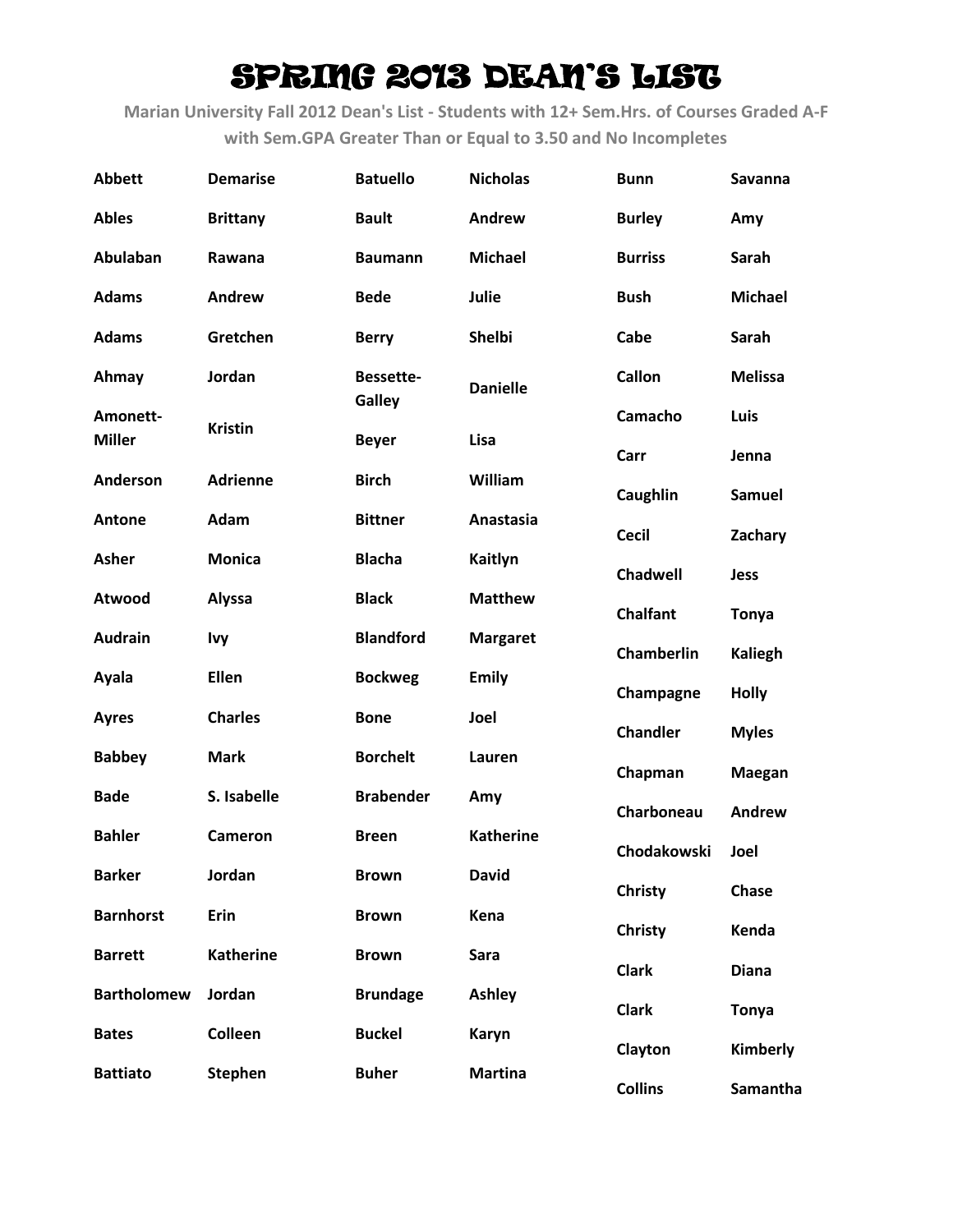| Conderman       | <b>Eric</b>      | <b>DeLucenay</b> | Corinne        | <b>Fallis</b>       | Whitley          |
|-----------------|------------------|------------------|----------------|---------------------|------------------|
| Copeland        | <b>Catherine</b> | <b>Denice</b>    | Sylvia         | <b>Fancher</b>      | Laura            |
| Cope            | <b>Molly</b>     | <b>Derence</b>   | <b>Bryan</b>   | <b>Farley</b>       | <b>Kevin</b>     |
| <b>Coppes</b>   | Amanda           | <b>Diekhoff</b>  | Emma           | Farrar              | <b>Megan</b>     |
| <b>Cottrell</b> | <b>Jennifer</b>  | <b>Dilley</b>    | Lora           | <b>Farrell</b>      | <b>Daniel</b>    |
| Crane           | <b>Claire</b>    | <b>Dilts</b>     | Deanna         | Fehr                | Laura            |
| Crane           | Courtney         | <b>Dorsey</b>    | <b>Michael</b> | Ferrari             | Amber            |
| Crane           | Jill             | <b>Doub</b>      | <b>David</b>   | <b>Fleetwood II</b> | Gregory          |
| Crane           | Whitley          | <b>Downs</b>     | Kyle           | <b>Fluke</b>        | <b>Kelsey</b>    |
| <b>Cressy</b>   | <b>Brenda</b>    | <b>Doyle</b>     | <b>Brenna</b>  | <b>Foley</b>        | <b>Allie</b>     |
| <b>Cross</b>    | <b>Kelly</b>     | <b>Duffy</b>     | Lynel          | Fontana             | <b>Cristina</b>  |
| Curley          | Colleen          | <b>Dugan</b>     | <b>Brendan</b> | Fonte               | <b>Katherine</b> |
| Curran          | <b>Megan</b>     | <b>Duncan</b>    | <b>Matthew</b> | <b>Forker</b>       | <b>Nathan</b>    |
| <b>Curtin</b>   | <b>Mallory</b>   | <b>Durchholz</b> | Lawrence       | <b>Foster</b>       | <b>Megan</b>     |
| Czada           | <b>Melanie</b>   | Durham           | <b>Matt</b>    | Fox                 | <b>Kyle</b>      |
| Czerwonka       | Amy              | <b>Edick</b>     | Erin           | <b>Frederick</b>    | <b>Philip</b>    |
| <b>Daeger</b>   | Amelia           | <b>Effron</b>    | <b>Kevin</b>   | Fritz               | Corey            |
| <b>Dalley</b>   | <b>Kelly</b>     | <b>Elbert</b>    | Griffin        | <b>Fulton</b>       | <b>Kristin</b>   |
| <b>Daniel</b>   | <b>Darci</b>     | <b>Elder</b>     | <b>Shanice</b> | Gallman             | Anna             |
| <b>Davis</b>    | AmyJo            | <b>Ellington</b> | Dawn           | Ganser              | <b>Mary</b>      |
| <b>Davis</b>    | <b>Heather</b>   | <b>Engelking</b> | <b>Diane</b>   | Gant                | <b>Brittney</b>  |
| <b>Davis</b>    | Joseph           | <b>Everts</b>    | Kolten         | Gardner             | <b>Maxie</b>     |
| Day             | <b>Melissa</b>   | Ezeanyagu        | Cyril          | Garzon              | Rachel           |
| <b>DeCrane</b>  | Timothy          | Fabbro           | <b>Megan</b>   | <b>Gebrenegus</b>   | <b>Keflome</b>   |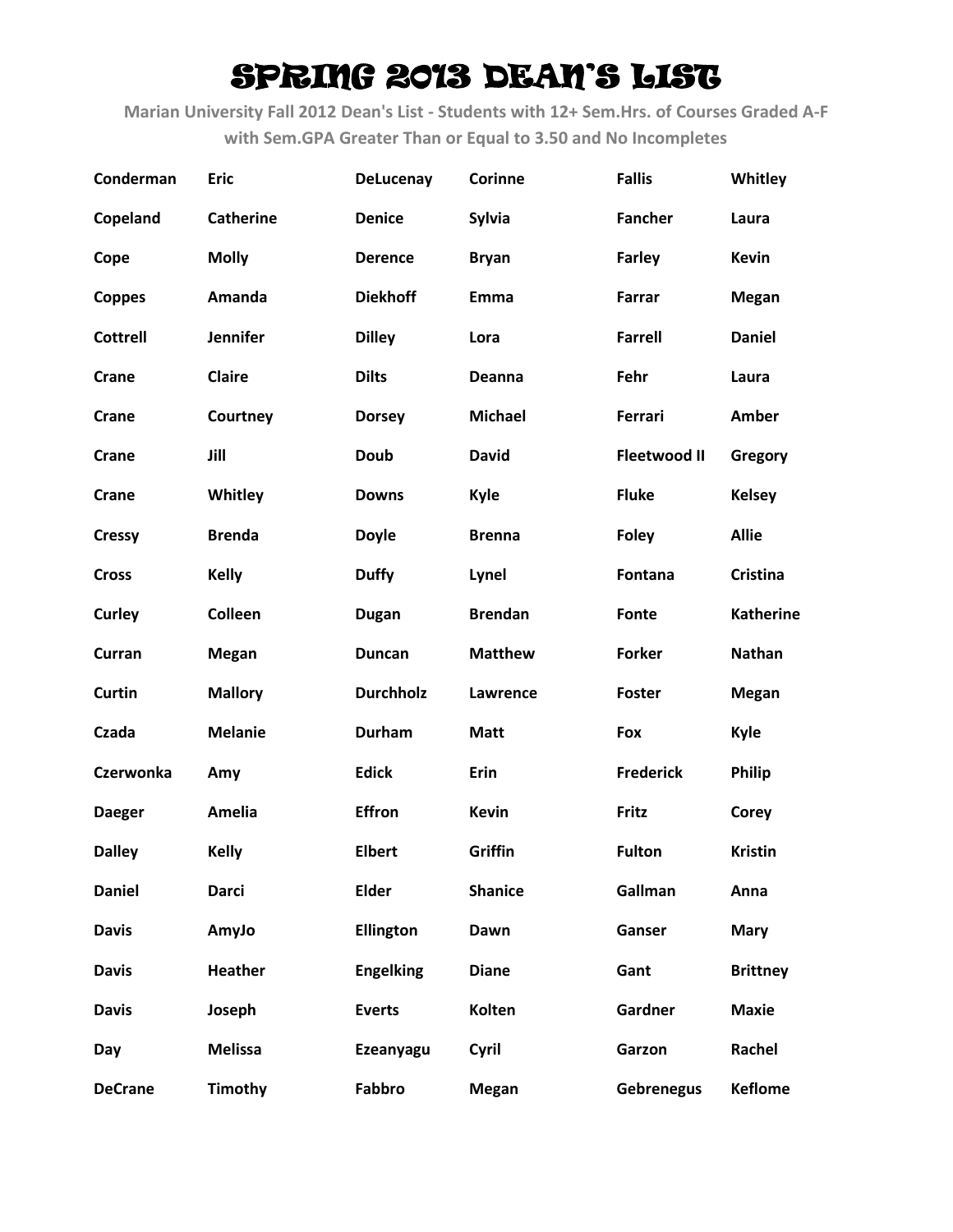| Gehret          | Joseph          | <b>Harris</b>     | Sarah           | Horlander        | Amy              |
|-----------------|-----------------|-------------------|-----------------|------------------|------------------|
| Gehrich         | Olivia          | Haugh             | Amanda          | Hornaday         | <b>Jennifer</b>  |
| Gerth           | <b>Molly</b>    | <b>Hawk</b>       | Kimberly        | <b>Hostetler</b> | <b>Stephanie</b> |
| <b>Giddens</b>  | Zachary         | <b>Hayes</b>      | Casey           | Howard           | Cassandra        |
| Goetz           | <b>Allison</b>  | <b>Hecklinski</b> | Joseph          | Hultgren         | <b>Adrianne</b>  |
| <b>Gonzalez</b> | <b>Emmanuel</b> | Hedeen            | <b>Ethan</b>    | <b>Idlewine</b>  | <b>Shea</b>      |
| Grabowski       | William         | <b>Hedlund</b>    | <b>Alicia</b>   | Iwuoha           | Linda            |
| Gracykutty      | <b>Mary</b>     | <b>Hedrick</b>    | Sarah           | <b>Jackson</b>   | <b>Brett</b>     |
| Green           | <b>Dylan</b>    | <b>Heindl</b>     | <b>Karen</b>    | Jacob            | <b>Usharani</b>  |
| Green           | <b>Jennifer</b> | <b>Helms</b>      | Heather         | Jansen           | William          |
| Gregory         | <b>Tonya</b>    | <b>Helvie</b>     | <b>Taylor</b>   | Johnson          | <b>Adrianne</b>  |
| Griffith        | <b>Kelley</b>   | <b>Hensley</b>    | Caitlin         | Johnson          | <b>Brandi</b>    |
| <b>Groves</b>   | <b>Kathleen</b> | Henson            | Raymond         | Johnson          | Joshua           |
| Grupp           | <b>Emily</b>    | <b>Hess</b>       | Aaron           | Johnson          | <b>Kirby</b>     |
| Guillen         | Alan            | <b>Hess</b>       | <b>Natalie</b>  | Johnson          | <b>Natalie</b>   |
| Guy             | <b>Sharaye</b>  | <b>Higdon</b>     | <b>Michael</b>  | Jones            | Jessica          |
| Gwaltney        | <b>Emily</b>    | <b>Hight</b>      | <b>Haley</b>    | Jones            | <b>Katharine</b> |
| <b>Haeberle</b> | Laura           | <b>Hileman</b>    | <b>Dustin</b>   | Julian           | <b>Kelly</b>     |
| Hagan           | <b>Maxwell</b>  | Hill              | Leah            | <b>Kaiser</b>    | <b>Katherine</b> |
| Hajek           | <b>Deborah</b>  | <b>Hirsch</b>     | Andrew          | Kapp             | Daryl            |
| Hall            | Cory            | Hohman            | <b>Benjamin</b> | <b>Karas</b>     | <b>Corrie</b>    |
| Hansen          | <b>Kelly</b>    | Holder            | <b>Darrah</b>   | Katterjohn       | Christopher      |
| Hardaway        | <b>Sherry</b>   | Hood              | <b>Steven</b>   | <b>Kehoe</b>     | <b>Brittany</b>  |
| <b>Harlow</b>   | <b>Katie</b>    | Horlacher         | <b>Brittney</b> | <b>Keller</b>    | <b>Haley</b>     |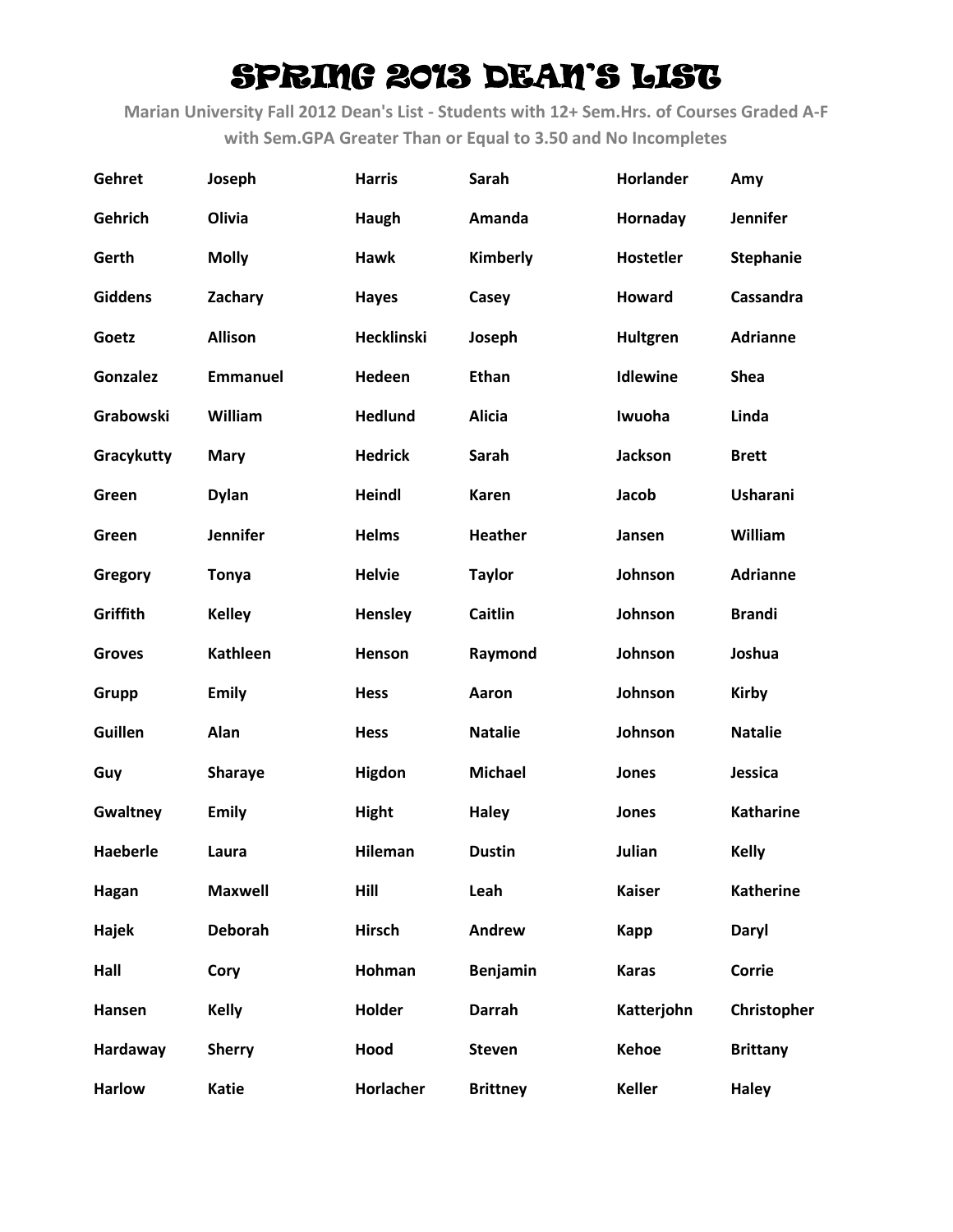| <b>Kelly</b>     | <b>Kacie</b>     | Lee              | <b>Megan</b>     | <b>Merrill</b>   | <b>Morgan</b>   |
|------------------|------------------|------------------|------------------|------------------|-----------------|
| <b>Kershaw</b>   | Jessica          | Lees             | <b>Stephanie</b> | <b>Metcalf</b>   | <b>Brett</b>    |
| Killion          | <b>Heather</b>   | Leeuw            | <b>Chelsea</b>   | <b>Meyer</b>     | Angela          |
| <b>King</b>      | Catina           | Leighty          | <b>Matthew</b>   | <b>Meyer</b>     | Carol           |
| <b>Kirchner</b>  | <b>Kevin</b>     | Lemming          | <b>Ricky</b>     | <b>Michel</b>    | Amy             |
| <b>Kirschner</b> | Alexander        | Leyba            | <b>Kelly</b>     | <b>Michel</b>    | Courtney        |
| <b>Kissel</b>    | Alecia           | Long             | <b>Mary</b>      | <b>Millen</b>    | <b>Tracie</b>   |
| <b>Knight</b>    | <b>Molly</b>     | Lunsford         | <b>Derek</b>     | <b>Miller</b>    | Jessica         |
| <b>Koester</b>   | <b>Elizabeth</b> | Lutz             | <b>Mary</b>      | <b>Miller</b>    | Joshua          |
| Kohn             | <b>Jarred</b>    | Lyon             | <b>Alexander</b> | <b>Miller</b>    | Kara            |
| Kolb             | <b>Andrew</b>    | Lyons            | Erin             | <b>Missel</b>    | <b>Riley</b>    |
| Kolb             | <b>Matthew</b>   | <b>Mace</b>      | Angela           | <b>Mitchell</b>  | <b>Kelly</b>    |
| <b>Kolby</b>     | <b>Caleb</b>     | <b>Manion</b>    | <b>Kelsea</b>    | <b>Mitchell</b>  | <b>Mitch</b>    |
| <b>Konkle</b>    | Gregory          | <b>Mansfield</b> | Erin             | Modupe-Fry       | Abimbola        |
| Koopman          | Jordan           | <b>Martin</b>    | Janis            | Monfreda         | <b>Brittany</b> |
| <b>Koors</b>     | <b>Robert</b>    | Massy-           | <b>Pauline</b>   | <b>Moore</b>     | Julianne        |
| Kuczmanski       | Lara             | <b>Millano</b>   |                  | <b>Morris</b>    | Angela          |
| <b>Kuntz</b>     | Ann              | <b>Mayo</b>      | <b>Jeffery</b>   | <b>Mott</b>      | Erin            |
| <b>Kurian</b>    | <b>Biju</b>      | <b>McBeath</b>   | John             | <b>Mumma</b>     | <b>Danielle</b> |
| Land             | Amy              | <b>McCool</b>    | <b>Alexander</b> | <b>Muncy</b>     | <b>Richard</b>  |
| <b>Landis</b>    | Sarah            | <b>McDaniel</b>  | <b>Michael</b>   | <b>Munshower</b> | Rachel          |
| <b>Larkins</b>   | Amie             | <b>McDowell</b>  | <b>Mary</b>      | Fox              |                 |
| Laughman         | Courtney         | <b>McGary</b>    | Andrea           | <b>Murray</b>    | Ariana          |
| Laut             | <b>Emma</b>      | <b>McManus</b>   | <b>Kelsey</b>    | <b>Muse</b>      | <b>Nicholas</b> |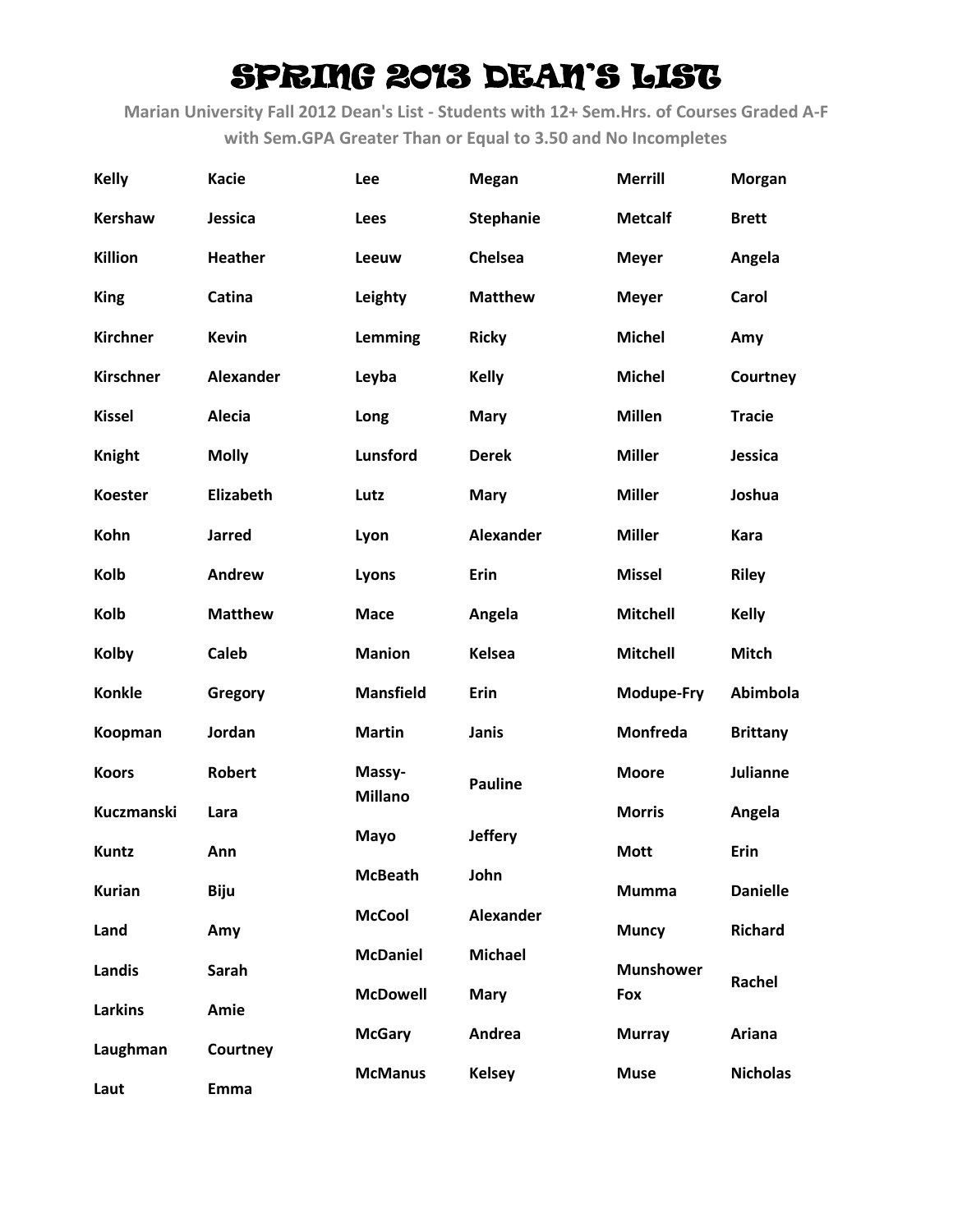| <b>Naab</b>       | Julia            | Paras             | Lauren           | <b>Ringer</b>    | Amy              |
|-------------------|------------------|-------------------|------------------|------------------|------------------|
| <b>Nagel</b>      | <b>Trisha</b>    | <b>Patterson</b>  | Sarah            | Roach            | <b>Taylor</b>    |
| <b>Neligh</b>     | Hanna            | <b>Pavlish</b>    | <b>Keith</b>     | <b>Roberts</b>   | Chad             |
| <b>Nell</b>       | Kori             | Peng              | Jackson          | Robertson        | <b>Ben</b>       |
| <b>Nelson</b>     | Jasmin           | Perdomo           | Reyna            | <b>Roberts</b>   | <b>Steven</b>    |
| <b>Nesbitt</b>    | <b>Nicole</b>    | <b>Perkins</b>    | <b>Christina</b> | Roche            | Liam             |
| <b>Neu</b>        | <b>Emily</b>     | Pfund             | William          | Roesch           | <b>Barbara</b>   |
| <b>Neville</b>    | Laura            | <b>Piercy</b>     | Justin           | <b>Rogers</b>    | Helen            |
| <b>Newkirk</b>    | J. Lynn          | Podgorski         | <b>Alexander</b> | <b>Ross</b>      | <b>Daniel</b>    |
| <b>Ng</b>         | <b>Dylan</b>     | Prather           | Paige            | Roth             | <b>Brandy</b>    |
| <b>Nubong</b>     | Pamela           | <b>Pruitt</b>     | <b>Michael</b>   | <b>Rothfuss</b>  | Rebecca          |
| <b>Oberhausen</b> | <b>Mary</b>      | <b>Pursell</b>    | Olivia           | <b>Rothrock</b>  | <b>Elizabeth</b> |
| O'Connor          | <b>Matthew</b>   | Quigley           | <b>Stephanie</b> | Ruegsegger       | Hannah           |
| Odle              | <b>Nathanial</b> | Ramsay            | <b>Kathy</b>     | <b>Rybarczyk</b> | <b>Margaret</b>  |
| O'Hara            | Shannon          | Rankin            | <b>Dominic</b>   | Sababu           | <b>Taryn</b>     |
| <b>Olivas</b>     | Elizabeth        | Ravas             | <b>Nicole</b>    | Sander           | <b>Elizabeth</b> |
| Ondari            | <b>Annabelle</b> | <b>Reames</b>     | Leah             | Sandschafer      | Cody             |
| O'Neal            | Arron            | <b>Reed</b>       | <b>Brooke</b>    | <b>Scanameo</b>  | Amanda           |
| Osburn            | Sarah            | Reed              | Kaitlyn          | <b>Schaeper</b>  | Laura            |
| Owen              | <b>Daniel</b>    | <b>Reffeitt</b>   | Lindsey          | <b>Schendel</b>  | <b>Tiffany</b>   |
| Owens             | Christopher      | Reno              | <b>Austin</b>    | <b>Schipp</b>    | Rachel           |
| <b>Palacio</b>    | Veronica         | <b>Rhoades</b>    | Kayla            | <b>Schmidt</b>   | <b>Trevor</b>    |
| Paladino          | <b>Nichole</b>   | <b>Richardson</b> | <b>Molly</b>     | <b>Schmitt</b>   | Ann              |
| Palmer            | Lauren           | <b>Riley</b>      | Jason            | <b>Schrader</b>  | <b>Aubrey</b>    |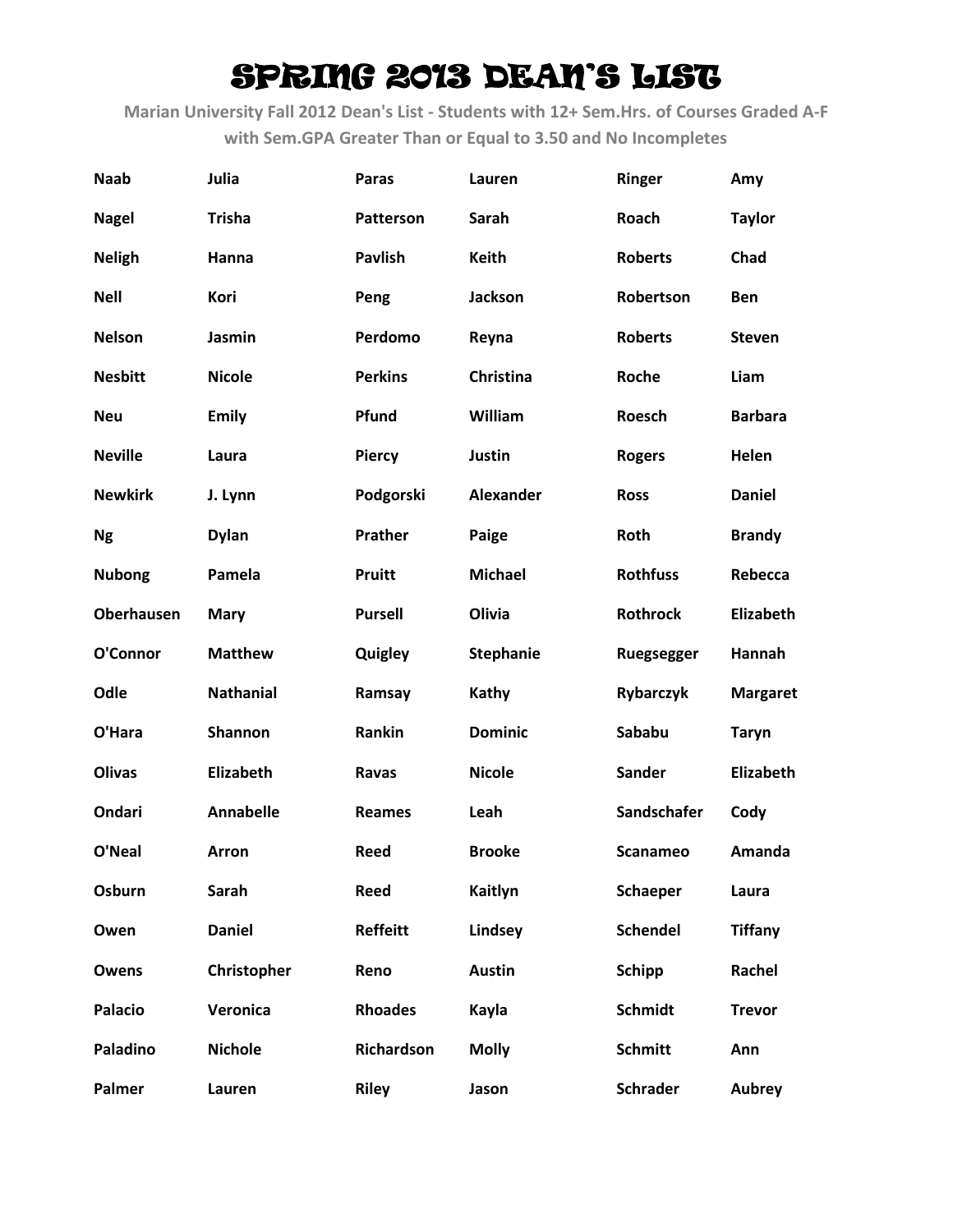| Schueler           | Linda           | <b>Staninger</b> | <b>Matthew</b>    | <b>Voss</b>     | <b>Andrew</b>   |
|--------------------|-----------------|------------------|-------------------|-----------------|-----------------|
| <b>Schumann</b>    | Chad            | <b>Stapp</b>     | Sarah             | Wagner          | Rebecca         |
| <b>Scott</b>       | Angela          | <b>Stark</b>     | Jessica           | Wagoner         | Wylliam         |
| <b>Sears</b>       | <b>Jennifer</b> | <b>Stegbauer</b> | <b>Jeffrey</b>    | Walker          | Aleasha         |
| <b>Seculoff</b>    | <b>Steven</b>   | <b>Stephens</b>  | Sol               | Warner          | Lisa            |
| <b>Seelig</b>      | <b>Jeffrey</b>  | <b>Stone</b>     | Samuel            | <b>Watts</b>    | <b>Shaleni</b>  |
| <b>Sexton</b>      | Grace           | <b>Storm</b>     | Cynthia           | Weber           | <b>Madeline</b> |
| <b>Shanks</b>      | John            | <b>Stowers</b>   | Jacqueline        | Wedgewood       | Justin          |
| <b>Shelly</b>      | Kimberly        | Suhan            | Amanda            | Weir            | Cara            |
| <b>Short</b>       | <b>Alyssa</b>   | <b>Sullivan</b>  | Donna             | <b>Weiss</b>    | <b>Melinda</b>  |
| Simpson            | <b>Alicia</b>   | <b>Swadner</b>   | Amy               | Wendling        | <b>Jeffrey</b>  |
| <b>Skrobul</b>     | Jessica         | <b>Thee</b>      | <b>Harrison</b>   | Wetmore         | Alexander       |
| Slade              | Cory            | <b>Therrian</b>  | Karl              | Wheeler         | Leslie          |
| Smith              | <b>Dustin</b>   | <b>Thomas</b>    | Andrew            | <b>Wieting</b>  | Erin            |
| Smith              | Jennifer        | <b>Thompson</b>  | William           | Wilder          | Kayla           |
| <b>Smith-Moore</b> | Linda           | <b>Tiefel</b>    | Rachel            | Wilhite         | Jamar           |
| Smith              | Sarah           | <b>Tinajero</b>  | <b>Christofer</b> | <b>Willets</b>  | <b>Allison</b>  |
| <b>Smith</b>       | <b>Shaura</b>   | <b>Torres</b>    | <b>Stephanie</b>  | <b>Williams</b> | Jessica         |
| Smith              | <b>Tanner</b>   | <b>Trager</b>    | Renata            | <b>Williams</b> | Jessica         |
| <b>Spaulding</b>   | Olivia          | <b>Trammel</b>   | <b>Mitchell</b>   | Williamson      | Karli           |
| <b>Spiegl</b>      | <b>Briana</b>   | <b>Truitt</b>    | <b>Nathaniel</b>  | <b>Winters</b>  | <b>Mathew</b>   |
| <b>Sprague</b>     | Lauren          | <b>Turner</b>    | <b>Alicia</b>     | Witham          | <b>Tyler</b>    |
| <b>Stamper</b>     | Kyla            | <b>Vahling</b>   | <b>Dominic</b>    | Witucki         | Jacob           |
| <b>Stange</b>      | Anthony         | Vervynckt        | <b>Stacy</b>      | Wright          | Jakob           |